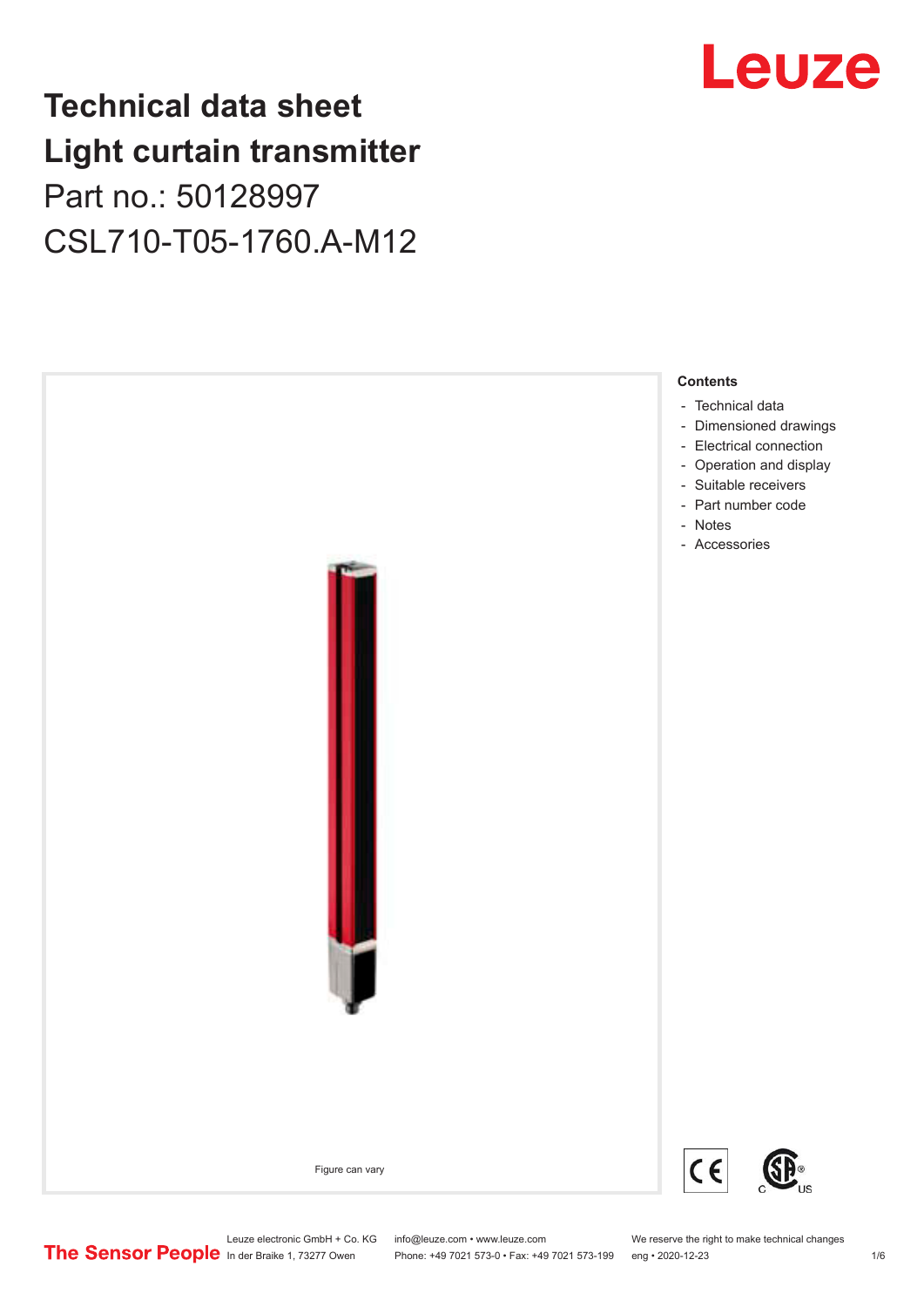## <span id="page-1-0"></span>**Technical data**

## Leuze

#### **Basic data**

| <b>Series</b>                   | 710                                                                                                         |
|---------------------------------|-------------------------------------------------------------------------------------------------------------|
| <b>Operating principle</b>      | Throughbeam principle                                                                                       |
| Device type                     | Transmitter                                                                                                 |
| <b>Contains</b>                 | 2x BT-NC sliding block                                                                                      |
| <b>Application</b>              | Precise object detection                                                                                    |
| <b>Special version</b>          |                                                                                                             |
| <b>Special version</b>          | Crossed-beam scanning                                                                                       |
|                                 | Diagonal-beam scanning                                                                                      |
|                                 | Parallel-beam scanning                                                                                      |
| <b>Optical data</b>             |                                                                                                             |
| <b>Operating range</b>          | Guaranteed operating range                                                                                  |
| <b>Operating range</b>          | 0.13.5m                                                                                                     |
| <b>Operating range limit</b>    | Typical operating range                                                                                     |
| <b>Operating range limit</b>    | 0.14.5m                                                                                                     |
| <b>Measurement field length</b> | 1.760 mm                                                                                                    |
| <b>Number of beams</b>          | 352 Piece(s)                                                                                                |
| <b>Beam spacing</b>             | 5 <sub>mm</sub>                                                                                             |
| <b>Light source</b>             | LED, Infrared                                                                                               |
| <b>LED light wavelength</b>     | 940 nm                                                                                                      |
| <b>Measurement data</b>         |                                                                                                             |
| Minimum object diameter         | 10 mm                                                                                                       |
| <b>Electrical data</b>          |                                                                                                             |
| <b>Protective circuit</b>       | Polarity reversal protection                                                                                |
|                                 | Short circuit protected                                                                                     |
|                                 | <b>Transient protection</b>                                                                                 |
|                                 |                                                                                                             |
| Performance data                |                                                                                                             |
| Supply voltage $U_{B}$          | 18  30 V, DC                                                                                                |
| <b>Residual ripple</b>          | 0  15 %, From U <sub>p</sub>                                                                                |
| <b>Open-circuit current</b>     | 0  350 mA, The specified values refer<br>to the entire package consisting of trans-<br>mitter and receiver. |
| <b>Timing</b>                   |                                                                                                             |
| Readiness delay                 | 400 ms                                                                                                      |
| <b>Cycle time</b>               | 10.96 ms                                                                                                    |
| <b>Connection</b>               |                                                                                                             |
|                                 |                                                                                                             |

| <b>Number of connections</b> | 1 Piece(s)             |
|------------------------------|------------------------|
| Plug outlet                  | Axial                  |
|                              |                        |
| <b>Connection 1</b>          |                        |
| <b>Function</b>              | Connection to receiver |
|                              | Sync-input             |
|                              | Voltage supply         |
| <b>Type of connection</b>    | Connector              |
| <b>Thread size</b>           | M <sub>12</sub>        |
| <b>Type</b>                  | Male                   |
| <b>Material</b>              | Metal                  |
| No. of pins                  | 5-pin                  |
| <b>Encoding</b>              | A-coded                |

#### **Mechanical data**

| Design                       | Cubic                        |
|------------------------------|------------------------------|
| Dimension (W x H x L)        | 29 mm x 35.4 mm x 1,833 mm   |
| <b>Housing material</b>      | Metal                        |
| <b>Metal housing</b>         | Aluminum                     |
| Lens cover material          | Plastic / PMMA               |
| Net weight                   | 1,850q                       |
| <b>Housing color</b>         | Red                          |
| <b>Type of fastening</b>     | Groove mounting              |
|                              | Via optional mounting device |
| <b>Operation and display</b> |                              |
| Type of display              | I FD                         |
| <b>Number of LEDs</b>        | 1 Piece(s)                   |

#### **Environmental data**

| Ambient temperature, operation | -30  60 °C |
|--------------------------------|------------|
| Ambient temperature, storage   | -40  70 °C |

#### **Certifications**

| Degree of protection     | IP 65         |
|--------------------------|---------------|
| <b>Protection class</b>  | Ш             |
| <b>Certifications</b>    | c CSA US      |
| <b>Standards applied</b> | IEC 60947-5-2 |
|                          |               |

#### **Classification**

| <b>Customs tariff number</b> | 90314990 |
|------------------------------|----------|
| eCl@ss 5.1.4                 | 27270910 |
| eCl@ss 8.0                   | 27270910 |
| eCl@ss 9.0                   | 27270910 |
| eCl@ss 10.0                  | 27270910 |
| eCl@ss 11.0                  | 27270910 |
| <b>ETIM 5.0</b>              | EC002549 |
| <b>ETIM 6.0</b>              | EC002549 |
| <b>ETIM 7.0</b>              | EC002549 |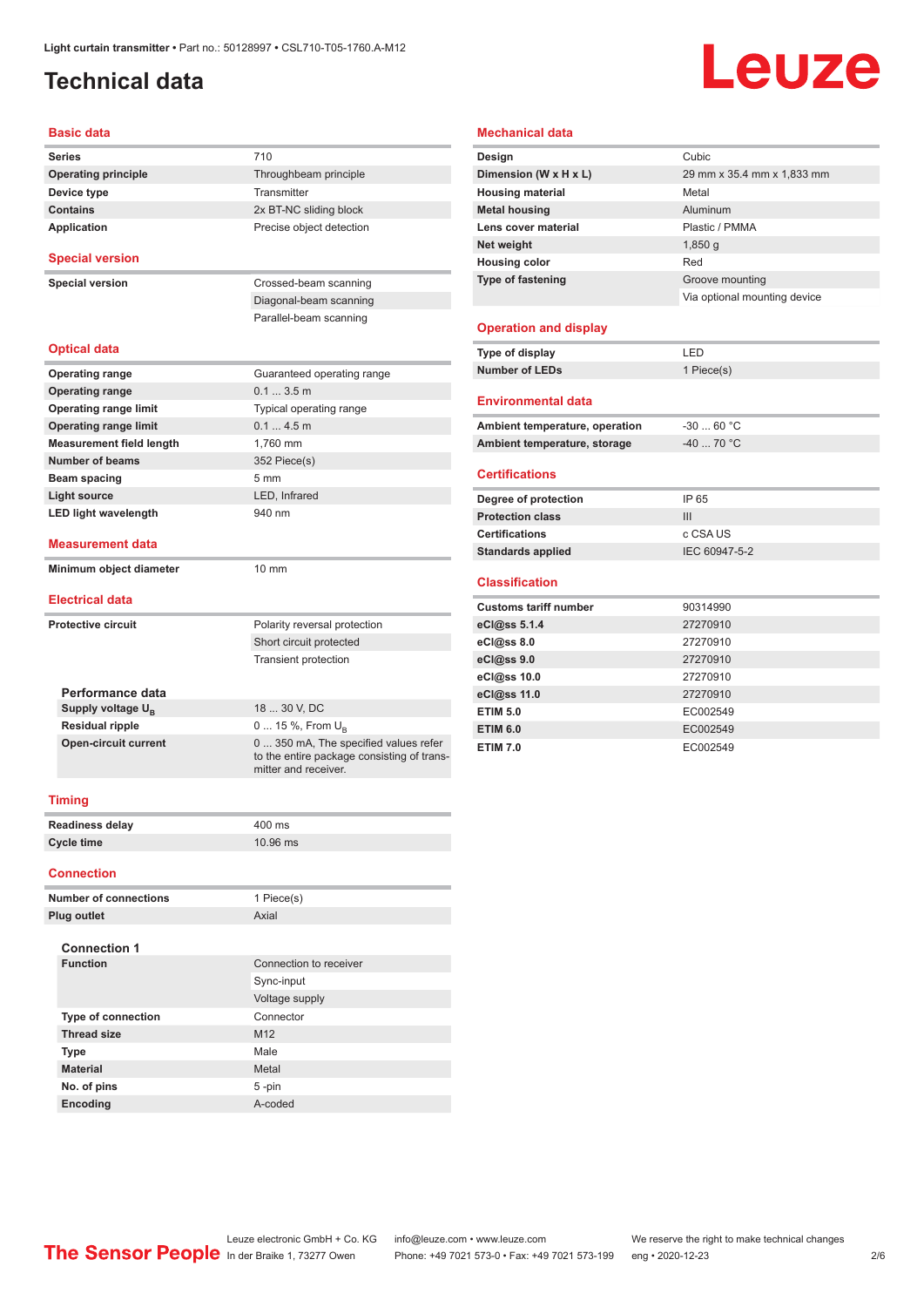## <span id="page-2-0"></span>**Dimensioned drawings**

All dimensions in millimeters



- A Beam spacing 5 mm
- B Measurement field length 1760 mm
- F M6 thread
- G Fastening groove
- L Profile length 1768 mm
- T Transmitter
- R Receiver
- Y





A PWR / SW IN / OUT

Leuze electronic GmbH + Co. KG info@leuze.com • www.leuze.com We reserve the right to make technical changes<br>
The Sensor People in der Braike 1, 73277 Owen Phone: +49 7021 573-0 • Fax: +49 7021 573-199 eng • 2020-12-23

Phone: +49 7021 573-0 • Fax: +49 7021 573-199 eng • 2020-12-23 3/6

## **Leuze**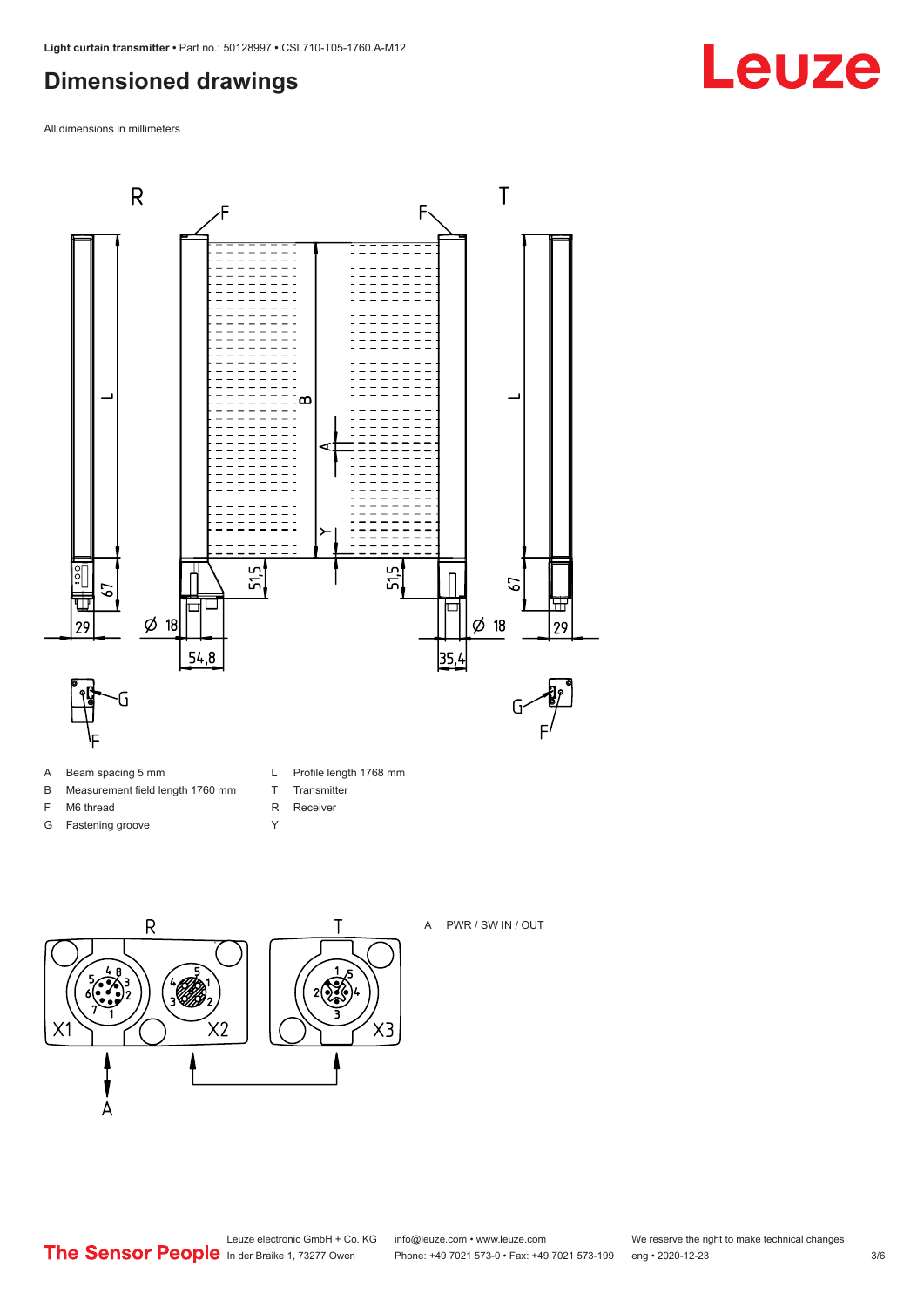## <span id="page-3-0"></span>**Electrical connection**

# Leuze

1

5

#### **Connection 1**

| <b>Function</b>           | Connection to receiver |
|---------------------------|------------------------|
|                           | Sync-input             |
|                           | Voltage supply         |
| <b>Type of connection</b> | Connector              |
| <b>Thread size</b>        | M12                    |
| <b>Type</b>               | Male                   |
| <b>Material</b>           | Metal                  |
| No. of pins               | $5$ -pin               |
| Encoding                  | A-coded                |

#### **Pin Pin assignment**

| Pin            | <b>Pin assignment</b> |  |
|----------------|-----------------------|--|
|                | <b>FE/SHIELD</b>      |  |
| $\overline{2}$ | $V^+$                 |  |
| 3              | <b>GND</b>            |  |
| 4              | RS 485 Tx+            |  |
| 5              | RS 485 Tx-            |  |

## **Operation and display**

| <b>LED</b> | <b>Display</b>                               | <b>Meaning</b>                                           |
|------------|----------------------------------------------|----------------------------------------------------------|
|            | Green, continuous light                      | Continuous mode                                          |
|            | Off                                          | No communication with the receiver / waiting for trigger |
|            | green, flashing in sync with the measurement | Measurement frequency display                            |

### **Suitable receivers**

| Part no. | <b>Designation</b>          | <b>Article</b>         | <b>Description</b>                                                                                                                                                                                                                                                             |
|----------|-----------------------------|------------------------|--------------------------------------------------------------------------------------------------------------------------------------------------------------------------------------------------------------------------------------------------------------------------------|
| 50128909 | CSL710-R05-1760.A/<br>L-M12 | Light curtain receiver | Application: Precise object detection<br>Special version: Parallel-beam scanning, Crossed-beam scanning, Diagonal-<br>beam scanning<br>Operating range: 0.1  3.5 m<br>Selectable inputs/outputs: 4 Piece(s)<br>Service interface: IO-Link<br>Connection: Connector, M12, 8-pin |

### **Part number code**

Part designation: **CSL710-XYY-ZZZZ.A/B-CCC**

| <b>CSL710</b> | <b>Operating principle</b><br>CSL: switching light curtain of the 710 series          |
|---------------|---------------------------------------------------------------------------------------|
| $\mathsf{x}$  | <b>Function classes</b><br>T: transmitter<br>R: receiver                              |
| YY            | Beam spacing<br>$05:5$ mm<br>$10:10 \, \text{mm}$<br>20:20 mm<br>40:40 mm             |
| <b>ZZZZ</b>   | Measurement field length [mm], dependent on beam spacing<br>Value, see technical data |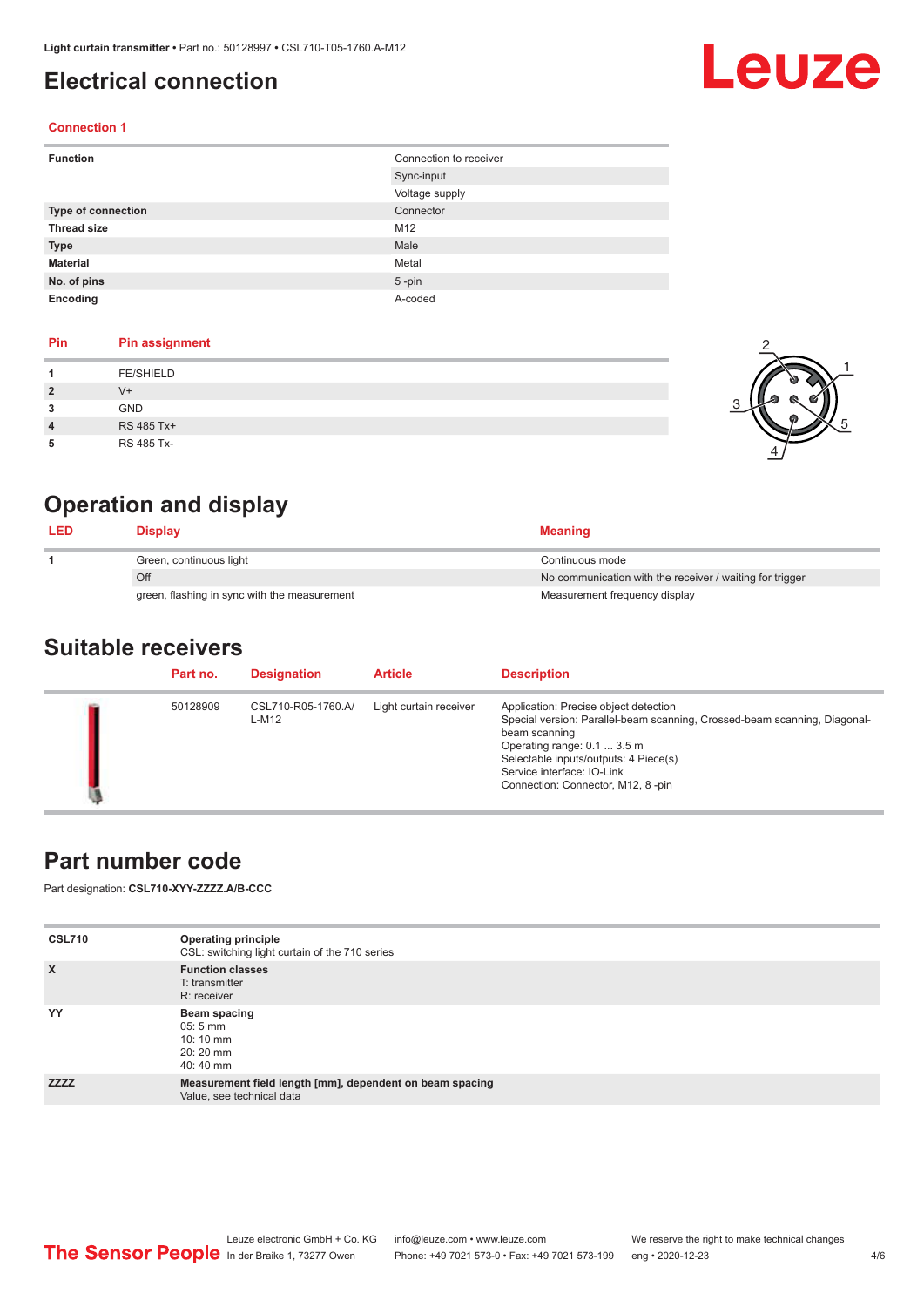## <span id="page-4-0"></span>**Part number code**



| A          | Equipment<br>A: connector outlet, axial                                                         |
|------------|-------------------------------------------------------------------------------------------------|
| B          | Interface<br>L: IO-Link                                                                         |
| <b>CCC</b> | <b>Electrical connection</b><br>M12: M12 connector                                              |
|            | <b>Note</b>                                                                                     |
|            | $\&$ A list with all available device types can be found on the Leuze website at www.leuze.com. |

### **Notes**

| <b>Observe intended use!</b>                                                                                                                                                                                                     |
|----------------------------------------------------------------------------------------------------------------------------------------------------------------------------------------------------------------------------------|
| $\%$ This product is not a safety sensor and is not intended as personnel protection.<br>$\&$ The product may only be put into operation by competent persons.<br>$\%$ Only use the product in accordance with its intended use. |

ª These proximity switches shall be used with UL Listed Cable assemblies rated 30V, 0.5A min, in the field installation, or equivalent (categories: CYJV/

ª For UL applications, use is only permitted in Class 2 circuits in accordance with the NEC (National Electric Code).

**For UL applications:**

CYJV7 or PVVA/PVVA7)

**Accessories**

## Connection technology - Interconnection cables

|   |        | Part no. | <b>Designation</b>                     | <b>Article</b>        | <b>Description</b>                                                                                                                                                                                                                                    |
|---|--------|----------|----------------------------------------|-----------------------|-------------------------------------------------------------------------------------------------------------------------------------------------------------------------------------------------------------------------------------------------------|
| Ø | ⊙<br>œ | 50129781 | <b>KDS DN-M12-5A-</b><br>M12-5A-P3-050 | Interconnection cable | Suitable for interface: IO-Link, DeviceNet, CANopen<br>Connection 1: Connector, M12, Axial, Female, A-coded, 5-pin<br>Connection 2: Connector, M12, Axial, Male, A-coded, 5-pin<br>Shielded: Yes<br>Cable length: 5,000 mm<br>Sheathing material: PUR |

## Mounting technology - Swivel mounts

|   | Part no. | <b>Designation</b> | <b>Article</b>       | <b>Description</b>                                                                                                                                          |
|---|----------|--------------------|----------------------|-------------------------------------------------------------------------------------------------------------------------------------------------------------|
| 面 | 429046   | <b>BT-2R1</b>      | Mounting bracket set | Fastening, at system: Through-hole mounting<br>Mounting bracket, at device: Clampable<br>Type of mounting device: Turning, 360°<br>Material: Metal, Plastic |